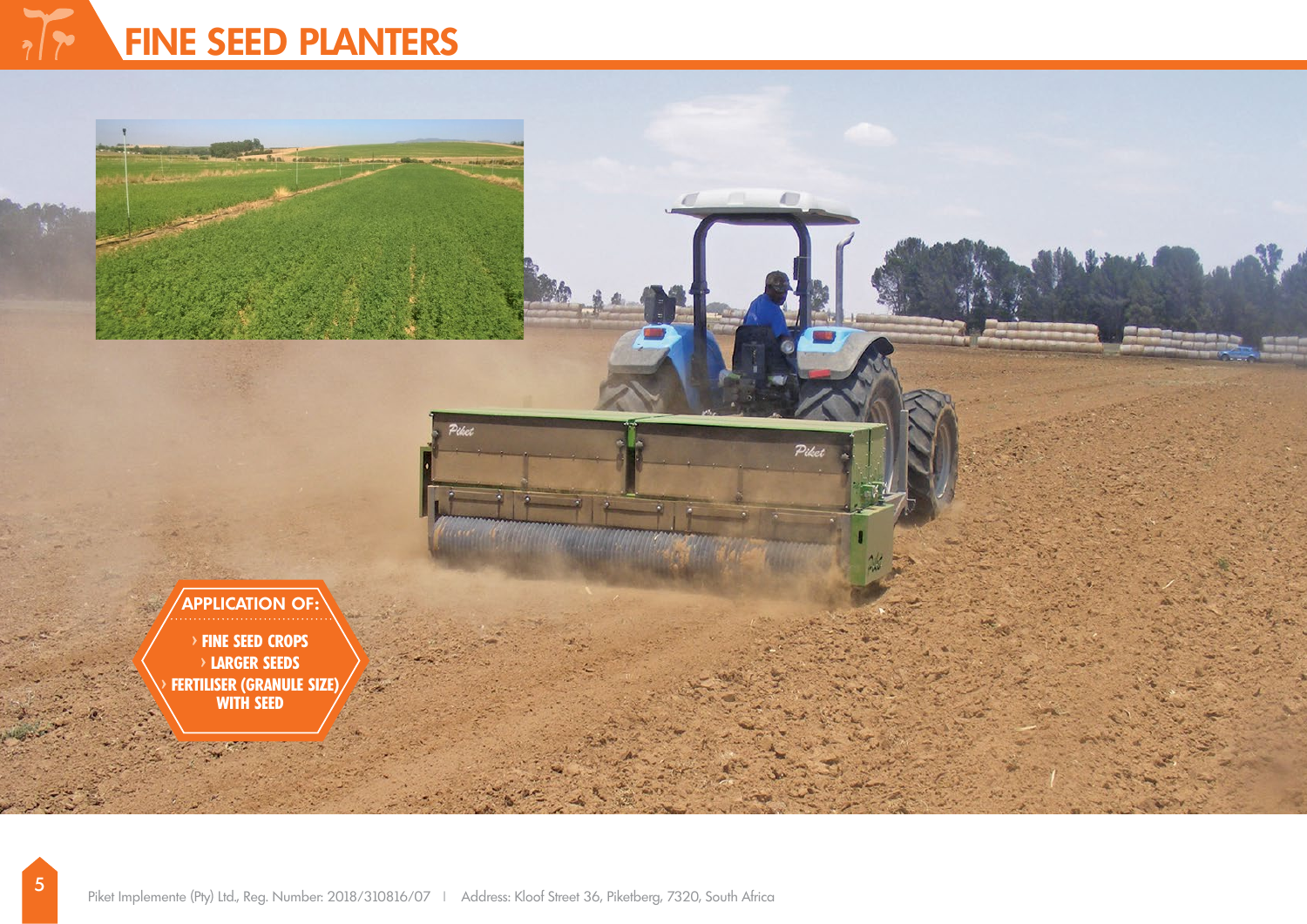

| <b>MODELS:</b>                        | 1.8 m FINE SEED PLANTER       |                                       | 2.3 m FINE SEED PLANTER 2.8 m FINE SEED PLANTER |
|---------------------------------------|-------------------------------|---------------------------------------|-------------------------------------------------|
| <b>CODE</b>                           | FPLD 18                       | FPLD <sub>23</sub>                    | FPLD <sub>28</sub>                              |
| <b>IMPLEMENT MASS (UNLOADED)</b>      | 880 kg                        | 940 kg                                | 1250 kg                                         |
| <b>DIMENSIONS (W X L X H)</b>         | $2.2 \times 1.6 \times 1.1$ m | $2.7 \times 1.6 \times 1.1 \text{ m}$ | $3.2 \times 1.6 \times 1.1$ m                   |
| <b>PLANTING WIDTH</b>                 | 1.8 <sub>m</sub>              | 2.3 <sub>m</sub>                      | 2.8 <sub>m</sub>                                |
| <b>NUMBER OF LOOSENING TINES</b>      | 8                             | 10                                    | 12                                              |
| <b>SEED/FERTILISER VOLUME (LITRE)</b> | 103                           | 132                                   | 160                                             |
| <b>FINE SEED VOLUME (LITRE)</b>       | 31                            | 40                                    | 48                                              |
| <b>TOWING ACTION</b>                  | 3-point (cat 2)               |                                       |                                                 |
| <b>TRACTOR REQUIRED</b>               | 55Hp (lifting)                |                                       | 75Hp (lifting)                                  |



Piket Implemente (Pty) Ltd., Reg. Number: 2018/310816/07 Address: Kloof Street 36, Piketberg, 7320, South Africa

### **GENERAL FEATURES:**

#### **PLANTING UNIT:**

- **.** Light soil loosening tines
- Clod-breaking roller
- Compaction roller (Different types of rollers available for different applications)

#### **SEED BIN:**

- Two seed bins with individual calibration
- Compartment for fine seed
- Bounce plate ensure even spread of seed
- Order of seed bins can be swapped around & the distance between seed bins can be adjusted or changed according to preference

#### **DRIVING OF SEED BIN:**

- Simple drive chain from front roller
- No clutch mechanism required
- Ground speed drive of seed bin; means that you can change your speed at any time; without effecting the calibration of the seed bin. This means; that you can use an inexperienced tractor driver.

### **FRAME:**

• Simple & robust construction for extreme working conditions

#### **LIFTING ACTION:**

• Three-point

# **ADVANTAGES:**

- **EXA** Known for excellent germination
- **v** Very even distribution of seed
- Two seed bins allow for sowing 2 types of seed (or seed & fertiliser) simultaneously.
- Simple mechanism eliminates errors during planting process
- **Driver friendly**
- Robust frame & rollers
- **Few parts to wear down**
- Use standard bearings, chains & sprockets